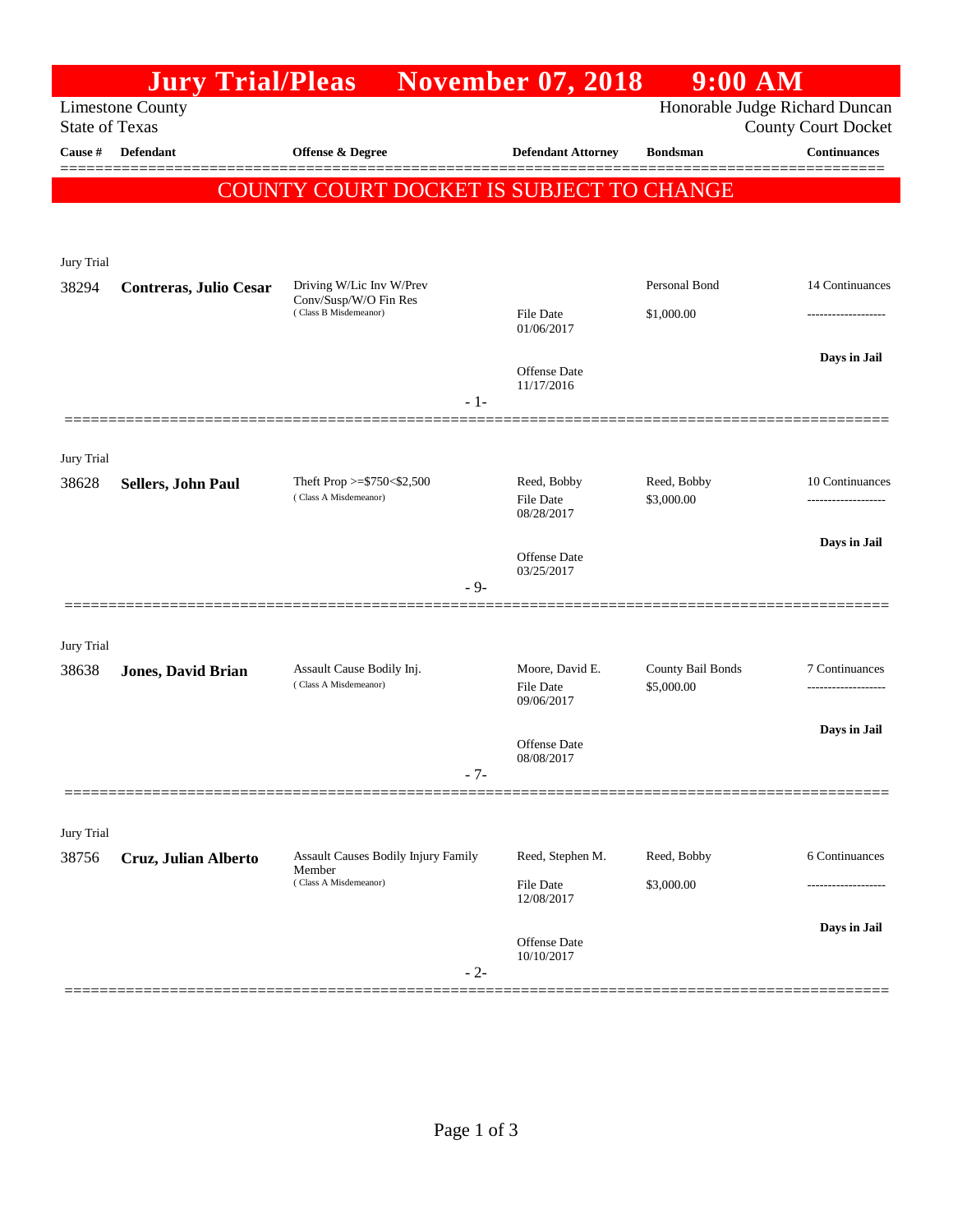|                       | <b>Jury Trial/Pleas</b>    |                                                                        | <b>November 07, 2018</b>       |                             | $9:00$ AM                                                    |
|-----------------------|----------------------------|------------------------------------------------------------------------|--------------------------------|-----------------------------|--------------------------------------------------------------|
| <b>State of Texas</b> | <b>Limestone County</b>    |                                                                        |                                |                             | Honorable Judge Richard Duncan<br><b>County Court Docket</b> |
| Cause $\#$            | <b>Defendant</b>           | Offense & Degree                                                       | <b>Defendant Attorney</b>      | <b>Bondsman</b>             | <b>Continuances</b>                                          |
|                       |                            |                                                                        |                                |                             |                                                              |
|                       |                            | <b>COUNTY COURT DOCKET IS SUBJECT TO CHANGE</b>                        |                                |                             |                                                              |
|                       |                            |                                                                        |                                |                             |                                                              |
| Jury Trial            |                            |                                                                        |                                |                             |                                                              |
| 38757                 | Cruz, Julian Alberto       | Assault Causes Bodily Injury Family<br>Member<br>(Class A Misdemeanor) | Reed, Stephen M.               | Reed, Bobby                 | 6 Continuances                                               |
|                       |                            |                                                                        | <b>File Date</b><br>12/08/2017 | \$3,000.00                  |                                                              |
|                       |                            |                                                                        | Offense Date                   |                             | Days in Jail                                                 |
|                       |                            | $-3-$                                                                  | 10/10/2017                     |                             |                                                              |
|                       |                            |                                                                        |                                |                             |                                                              |
| Jury Trial            |                            |                                                                        |                                |                             |                                                              |
| 38800                 | Payne, Jody Jeanine        | Poss Marij <2oz                                                        | Reed, Stephen M.               | Personal Bond               | 5 Continuances                                               |
|                       |                            | (Class B Misdemeanor)                                                  | File Date<br>01/23/2018        | \$2,000.00                  |                                                              |
|                       |                            |                                                                        |                                |                             | Days in Jail                                                 |
|                       |                            |                                                                        | Offense Date<br>12/12/2017     |                             |                                                              |
|                       |                            | $-8-$                                                                  |                                |                             |                                                              |
| Jury Trial            |                            |                                                                        |                                |                             |                                                              |
| 38821                 | Hendrix, Eric Dwight       | Assault Cause Bodily Inj.                                              | Reed, Stephen M.               | Stephen Reed                | 5 Continuances                                               |
|                       |                            | (Class A Misdemeanor)                                                  | <b>File Date</b><br>02/12/2018 | \$1,500.00                  |                                                              |
|                       |                            |                                                                        |                                |                             | Days in Jail                                                 |
|                       |                            |                                                                        | Offense Date<br>11/01/2017     |                             |                                                              |
|                       |                            | $-5-$                                                                  |                                |                             |                                                              |
| Jury Trial            |                            |                                                                        |                                |                             |                                                              |
| 38835                 | <b>Guest, Andrew Chase</b> | Harrassment<br>(Class B Misdemeanor)                                   | Sanders, Raymond L.            | Personal Bond<br>\$1,500.00 | 5 Continuances                                               |
|                       |                            |                                                                        | File Date<br>02/21/2018        |                             |                                                              |
|                       |                            |                                                                        |                                |                             | Days in Jail                                                 |
|                       |                            |                                                                        | Offense Date<br>02/01/2018     |                             |                                                              |
|                       |                            | - 4-                                                                   |                                |                             |                                                              |